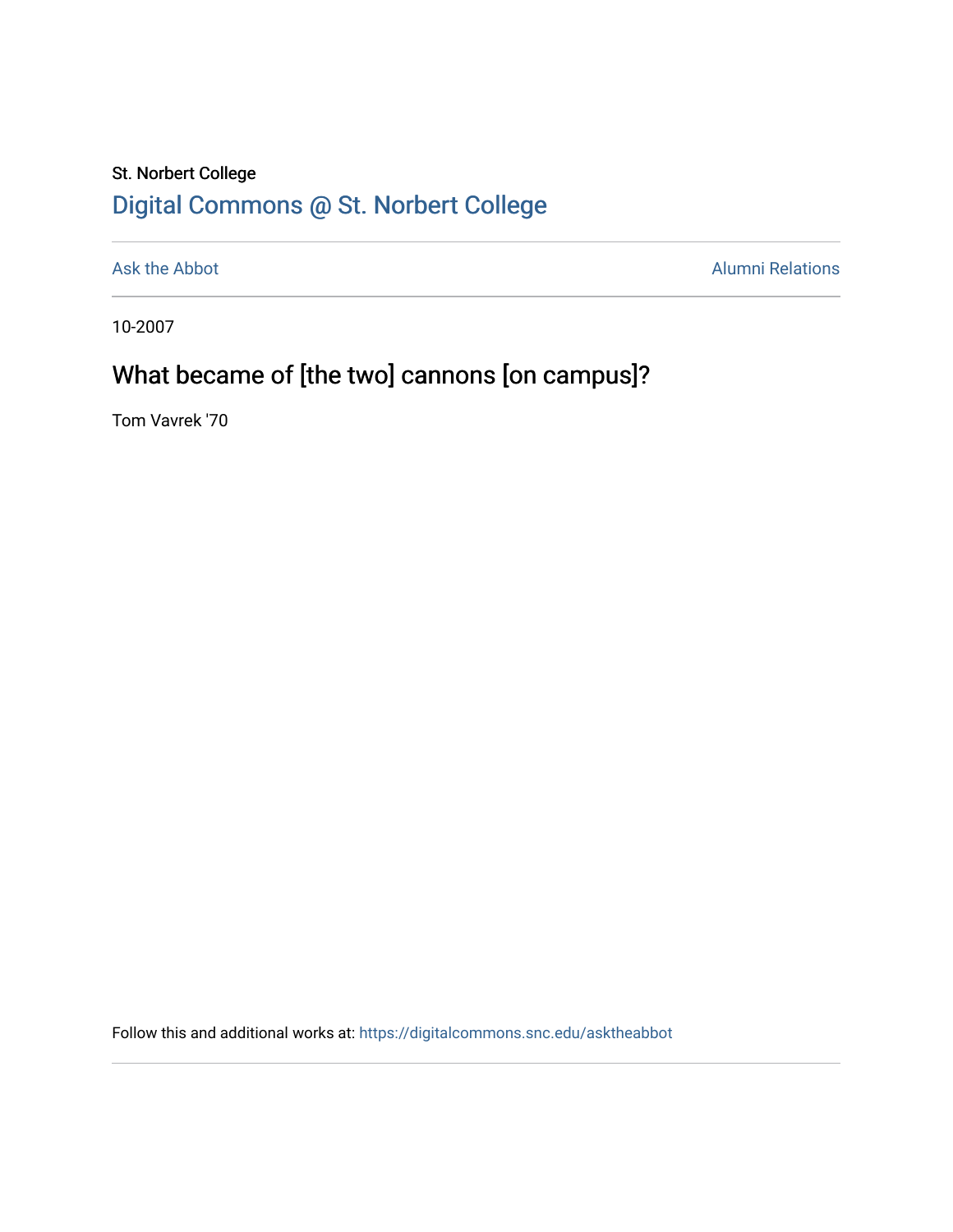



[Academics](https://www.snc.edu/academics) [Admission](https://www.snc.edu/admission) [Campus Life](https://www.snc.edu/campuslife) [Living Norbertine](https://www.snc.edu/livingnorbertine) [Athletics](https://www.snc.edu/athletics) [About](https://www.snc.edu/about)

Q

 $\geq$  [Alumni](https://www.snc.edu/alumni/)  $\geq$  [Ask the Abbot](https://www.snc.edu/alumni/abbot/)  $\geq$  October 2007 A

## [Alumni](https://www.snc.edu/alumni/index.html)

[Events & Reunions](https://www.snc.edu/alumni/event/index.html) [Behind the Arch](https://www.snc.edu/alumni/event/behindthearch/) [Benefits and Services](https://www.snc.edu/alumni/benefits.html) [Get Involved](https://www.snc.edu/alumni/getinvolved.html) [Give to SNC](http://giving.snc.edu/) [Alumni Awards](https://www.snc.edu/alumni/awards/index.html) [Knight Lights](https://www.snc.edu/alumni/knightlights/index.html) [Alumni-Owned](https://www.snc.edu/alumni/directory/index.html) [Businesses Network](https://www.snc.edu/alumni/directory/index.html) [Alumni Board](https://www.snc.edu/alumni/alumniboard.html) [Student Alumni](https://www.snc.edu/alumni/saa.html) [Ambassadors](https://www.snc.edu/alumni/saa.html) [Staff](https://www.snc.edu/alumni/contactus.html)

# October 2007 Question:

Dear Abbot Pennings,

Father Anselm Keefe obtained a large cannon for the lawn in front of Main Hall in the 1920s. A smaller cannon was placed there in the 1960s. We held a huge pro-Vietnam War rally there in 1966, prominently featured in the 1967 yearbook. What became of both cannons?

Tom Vavrek '70

#### Answer:

Thanks for your question, Tom. I do recall the cannons being placed in front of Main Hall as you have mentioned. After looking into their whereabouts, I came across a story about where they ended up.

The large cannon that was there in the 1920s was donated as scrap metal during World War II. Chances are, it was melted down for use in building some other type of military equipment.

Further adventures also befell the second cannon to which you refer. The rumor is that some students thought it would be fun to place it in the Fox River. After learning of what had happened, Micky Kain, the head of facilities at the time, had the cannon removed from the water. It was then taken to the Door County home of Dr. Ralph Lenz, the college physician. I have heard that it was still there in the early 1980s, but it is unknown what happened to it when Mrs. Lenz passed away in the 1990s.



### Ask the Abbot

As the founder of St. Norbert College, and having a prime seat in the center of campus throughout the years, I, Abbot Bernard Pennings, hold the answers to many of your burning questions about the college. [Submit Your Question](https://www.snc.edu/alumni/abbot/index.html)